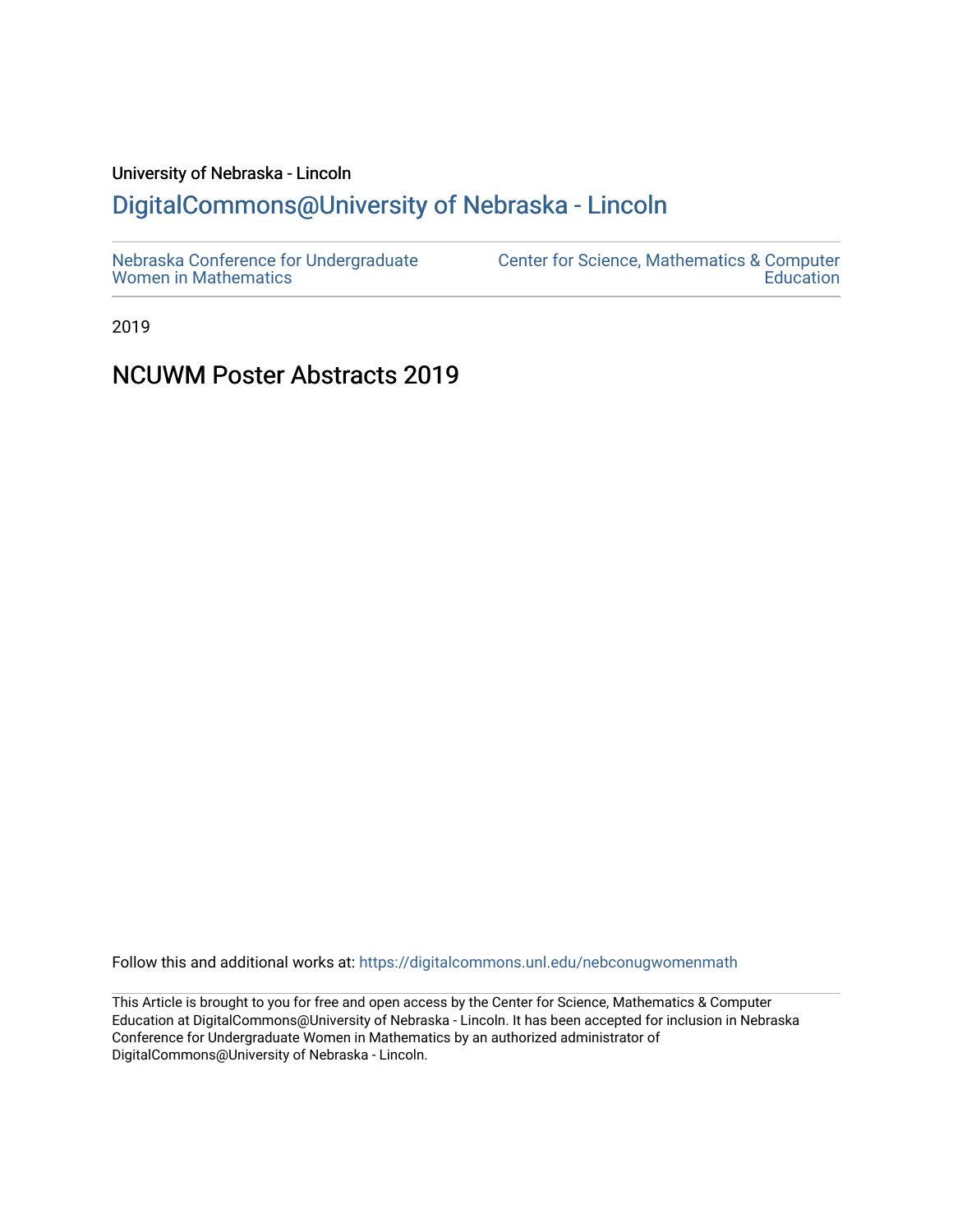The Twenty-First Annual Nebraska Conference for Undergraduate Women in Mathematics

January 25 – 27, 2019

# POSTER ABSTRACTS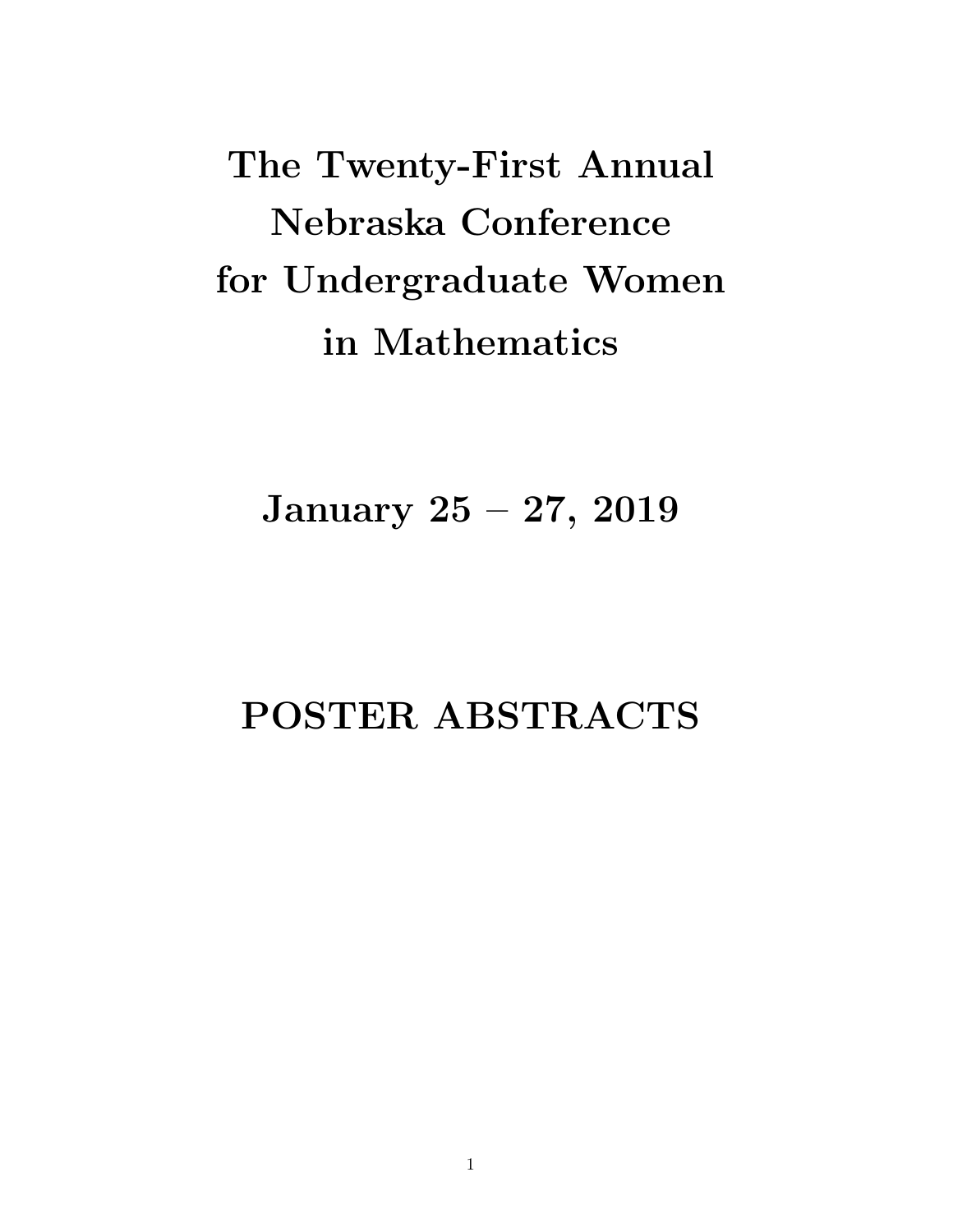## Posters by Undergraduate Students

## Eva Anderson, Saint Mary's College

Mathematical Modeling and Computer Simulation of Effective Diffusivity of Nicotine

Mathematical concepts and formulations of skin and its permeability play a vital role in a variety of biomedical fields such as the forecasting of transdermal drug distribution and contact with various toxins. Mathematical modeling can be used to build off existing theoretical models of skin's structure to better illustrate and describe diffusion behavior in the skin. Through our analysis, we attempted to find the most important parameters of the effective diffusion process in human skin and apply these to the calculation of a diffusion process using partial differential equations. This process was solved using the necessary initial and Dirichlet boundary conditions to investigate the effective diffusivity and concentration profiles across the skin. The computer programs MATLAB and COMSOL were used to provide further visual illustration of the process.

#### Mayra Banuelos, San Francisco State University

Analyzing CODIS Loci STRs and Their Relationship to Gene Expression in Two Datasets

The CODIS Loci STRs are short tandem repeats (STRs) adopted by the FBI around 1996 to be used as forensic identification markers. Since the primary use of these markers is individual identification, the CODIS STRs are thought not to reveal any other genetic information (particularly medical information) outside their use in forensics. We know, however, that the change in length of STRs can alter phenotypes and expression levels in certain genes. In this study, we isolate the CODIS STRs and analyze the correlations between their lengths and gene expression levels. Our initial analysis showed no standout patterns of correlation at the genome-wide level. Therefore, we looked at genes within 100kb of distance of each STR. In the next phase of the study, we expanded the analysis to a larger set of data utilizing the 1000 Genomes Project dataset. While we expect to find similar results as with the HGDP dataset, I will be presenting an updated summary of findings at the time of the conference.

## Danielle Barna, Colorado School of Mines

Detecting Backcountry Avalanches in the Teton Range with Synthetic Aperture Radar

Backcountry avalanche activity represents a significant gap in many avalanche centers' databases. The location and timing of events in the backcountry are difficult to determine using current field-based methods; while data gathered from field expeditions is reliable, it tends to be skewed toward easily observable events in good weather. This gap makes carrying out statistically meaningful analyses for the broader region quite difficult. Applying remote sensing techniques–specifically Synthetic Aperture Radar (SAR) imaging–to the Teton backcountry has the potential to bolster avalanche event data and provide a more comprehensive picture of the region. Using data from the Sentinel 1A and 1B satellites we manually detected a large avalanche in the Tetons that occurred February 2017 and applied clustering techniques to the data to explore automated avalanche detection.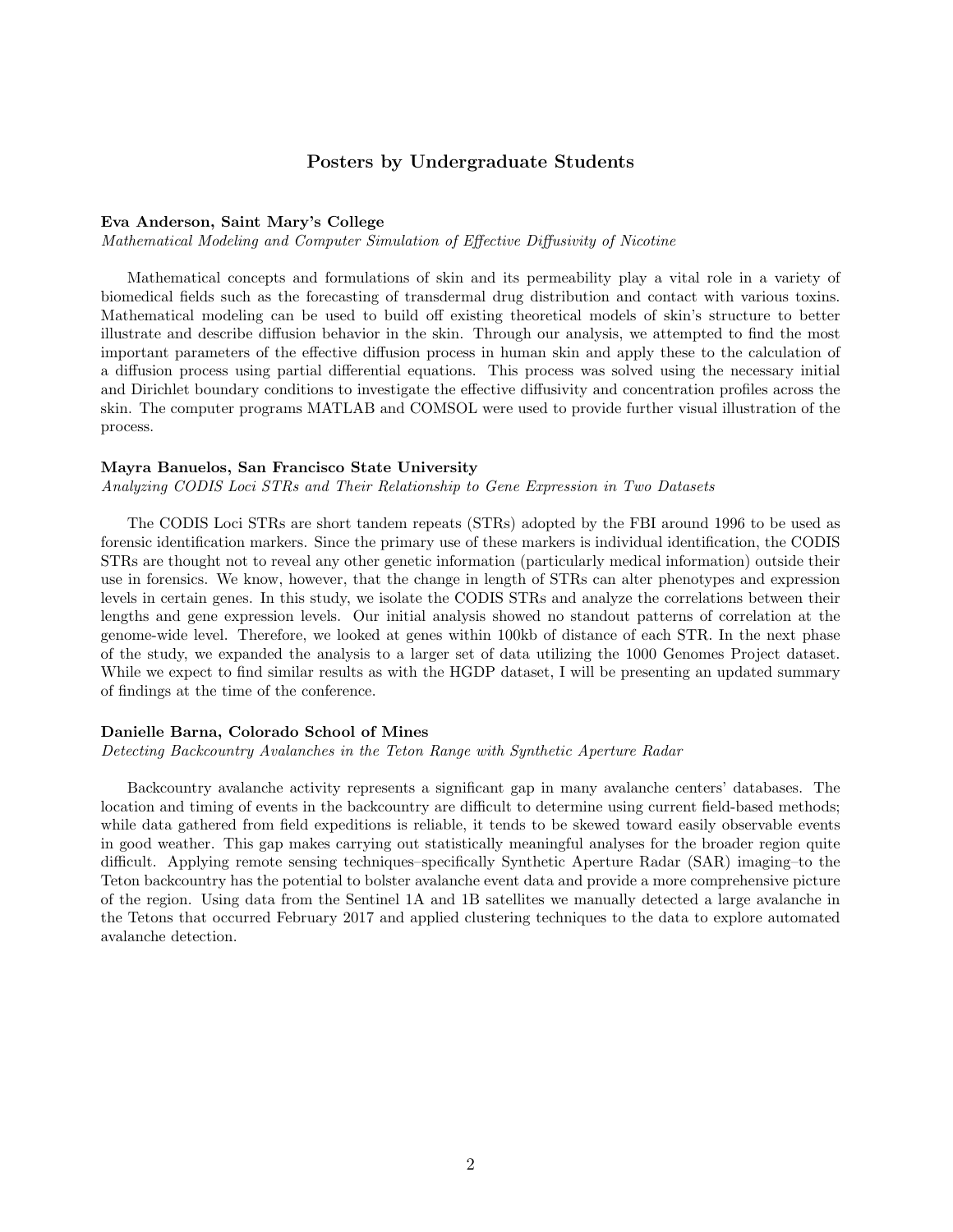## Sydney Benson, University of St. Thomas

Getting More from Generalized Linear Mixed Models in R

In the case of non-normal response variables or where correlated data are present, generalized linear mixed models are often preferable and can be created using the R package glmm. Most recently, the abilities of this R package were expanded to decrease the computational expense of model-fitting through parallel computing, executing calculations simultaneously instead of sequentially. This package uses Monte Carlo likelihood approximation, an iterative importance sampling procedure that estimates the true parameters of a model. Therefore, decreasing the computational expense of the command allows the user to increase their Monte Carlo sample size, giving more accurate estimates without increasing the model-fitting time.

## Julie Bittner, Concordia College Rebecca Twait, Concordia College The Traveling Salesman: Optimizing Concert Tours

The Traveling Salesman Problem (TSP) requires that each city in a given list is visited once and only once before returning back to the starting location. Parameters such as time windows and distances placed on this problem quickly increase the complexity of a TSP. In this research, we explored algorithms used to find optimal tours and studied existing code that found tours given availability, travel, and time constraints. We then adjusted the code to make it more applicable to problems with differing constraints, including those with and without availability requirements. Specifically, we modified the code to find possible tours for two different scenarios involving cities across the United States and one scenario involving European cities.

## Julia Bohman, Brigham Young University

Using Network Similarity with Machine Learning to Predict Group Formation and Movement

A useful problem to consider in network theory is network (graph) similarity. We explore how network similarity can be used in machine learning algorithms to predict group formation and movement, focusing on the movement of baseball players between teams.

## Laney Bowden, Colorado State University Ellie Lochner, University of Wisconsin-Eau Claire The Numerical Range of a Composition Operator on the Hardy Space

For a bounded operator T on a Hilbert Space  $\mathbb H$ , the numerical range of T is the subset  $W(T)$  of  $\mathbb C$  given by  $W(T) = \{ : ||x|| = 1 \}$ . We study the numerical range of the composition operator,  $C_A$ , on the Hardy space  $H^2(\mathbb{B}_n)$  where A is an  $n \times n$  matrix that is a self-map of the unit ball. We show the set of homogeneous holomorphic polynomials of degree k is a reducing subspace for  $C_A$ ; it follows that  $W(A) \subseteq W(C_A)$ . In the special case where A is a weighted shift,  $W(C_A) = \text{convex hull}(W(A) \cup \{1\})$ . We completely characterize the numerical range of the operator when A is unitarily similar to a Jordan-normal form that maps the ball to the ball by decomposing our operator into the direct sum of shifts and normal operators.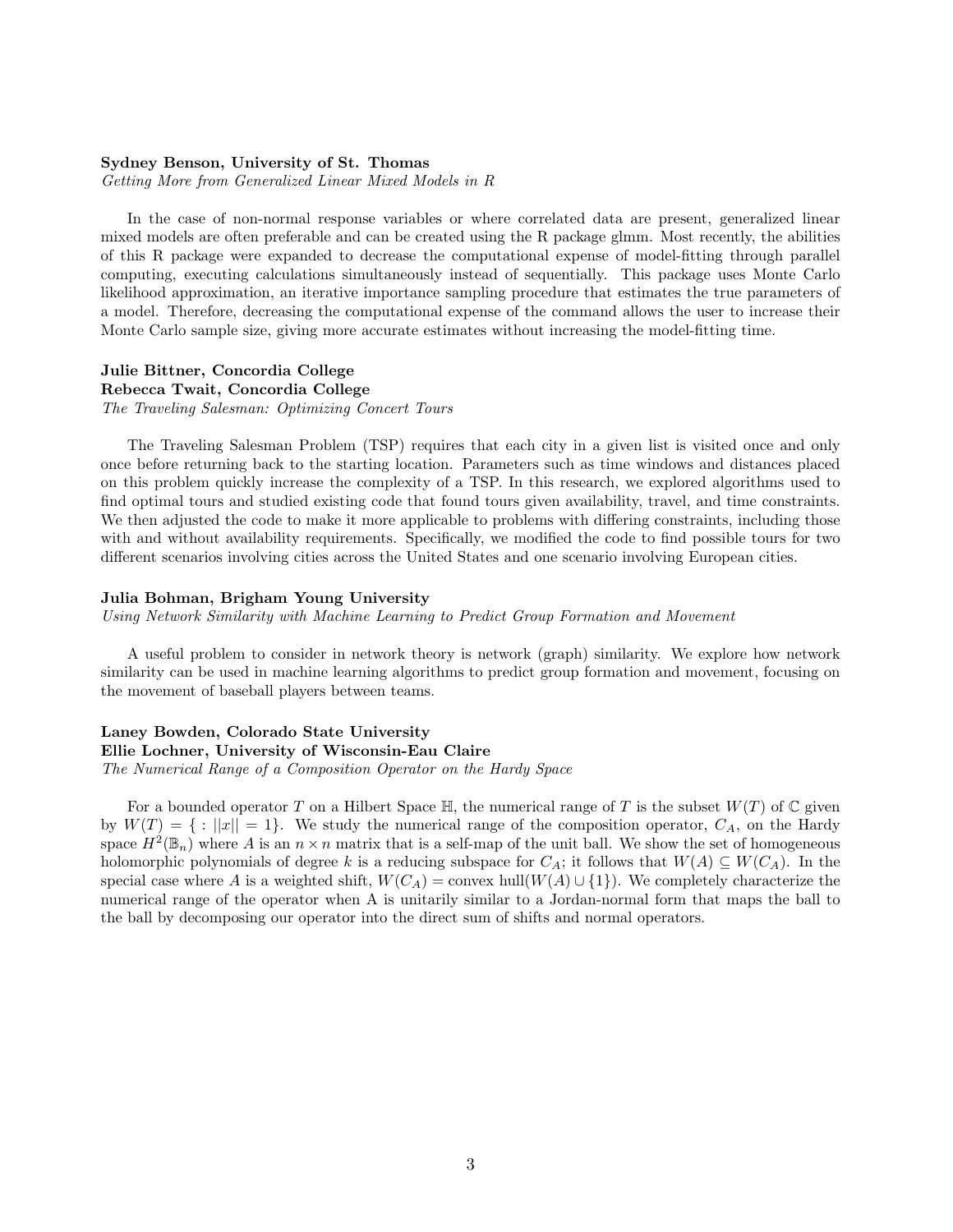## Judith Brennan, Georgia Institute of Technology

Integer Linear Programming Optimization Model for Fantasy Hockey

Fantasy hockey leagues consist of owners who draft teams of hockey players from the National Hockey League player roster. We determine the optimal team for fantasy hockey using linear integer programming. Each owner is assigned a draft position from 1 to n and the draft order rotates  $(1-to-n, n-to-1)$  for each round. Players are assigned weights based on statistics from the 2000-2001 to 2016-2017 seasons. The program returns an optimal team composed of nine forwards, six defensemen, one utility player, two goalies, and five benched players. The draft is simulated using the optimal draft choice given by the program for our team and the highest-ranked player available from ESPN's rankings for the remaining owners. The 2017-2018 season statistics are used to compare how the optimal team competes within the league during that season.

## Shannon Bride, Colorado School of Mines

## Lindsey Nield, Colorado School of Mines

SIR Epidemic Models for H1N1: Modeling the 2009 Outbreak in Denver, Colorado

The present study was conducted to investigate the impact vaccinations and hygiene had on the 2009 H1N1 epidemic in the Denver metropolitan area. Two variations of the standard SIR model were created to explore the effects that vaccinations and hygiene had on the spread of the H1N1 virus. The standard SIR model was manipulated to create an SVIR model, which includes a vaccination state. Parameter values were chosen based on past research. By comparing the solutions between the SVIR model and the standard model, it was discovered that vaccinations contributed to less total infected individuals during the 2009-2010 flu season. Using sensitivity analysis, it was found that the infection rate and the recovery rate are the parameters that affect the total number of infected individuals the greatest. The SVIR model was manipulated further to produce the Hygiene-Vaccination model, which includes classes of people that either wash or do not wash their hands. It was concluded that, proportionally, a greater number of people who do not wash their hands became infected versus those who do wash their hands. The QOI, or total number of infected individuals, was most sensitive to the infection rate and the recovery rate. The findings for these models indicate that the H1N1 vaccination for the population of Denver prevented infections. The data from the Hygiene-Vaccination model shows that a person who washed their hands during the 2009 H1N1 epidemic decreased their likelihood of infection.

### Kate Bubar, Colorado School of Mines

Modeling glycerol dynamics during an oral glucose tolerance test

In a fasted state when glucose is not readily available, the body undergoes lipolysis, a process in which adipose tissue is broken down to be used as source of energy. Lipolysis results in the release of glycerol and free fatty acids into the bloodstream. Insulin resistance in adipose tissue affects the suppression of lipolysis. Our objectives were to model the glycerol dynamics during an oral glucose tolerance test with a stable glycerol tracer to explore methodologies to quantify adipose insulin resistance. We used a one-compartment model in which the rate of glycerol enrichment is given by a glycerol concentration-dependent clearance and an implicit insulin-dependent rate of appearance. Our model reliably describes our dataset and estimates the glycerol rate of appearance in insulin resistant patients and the control group.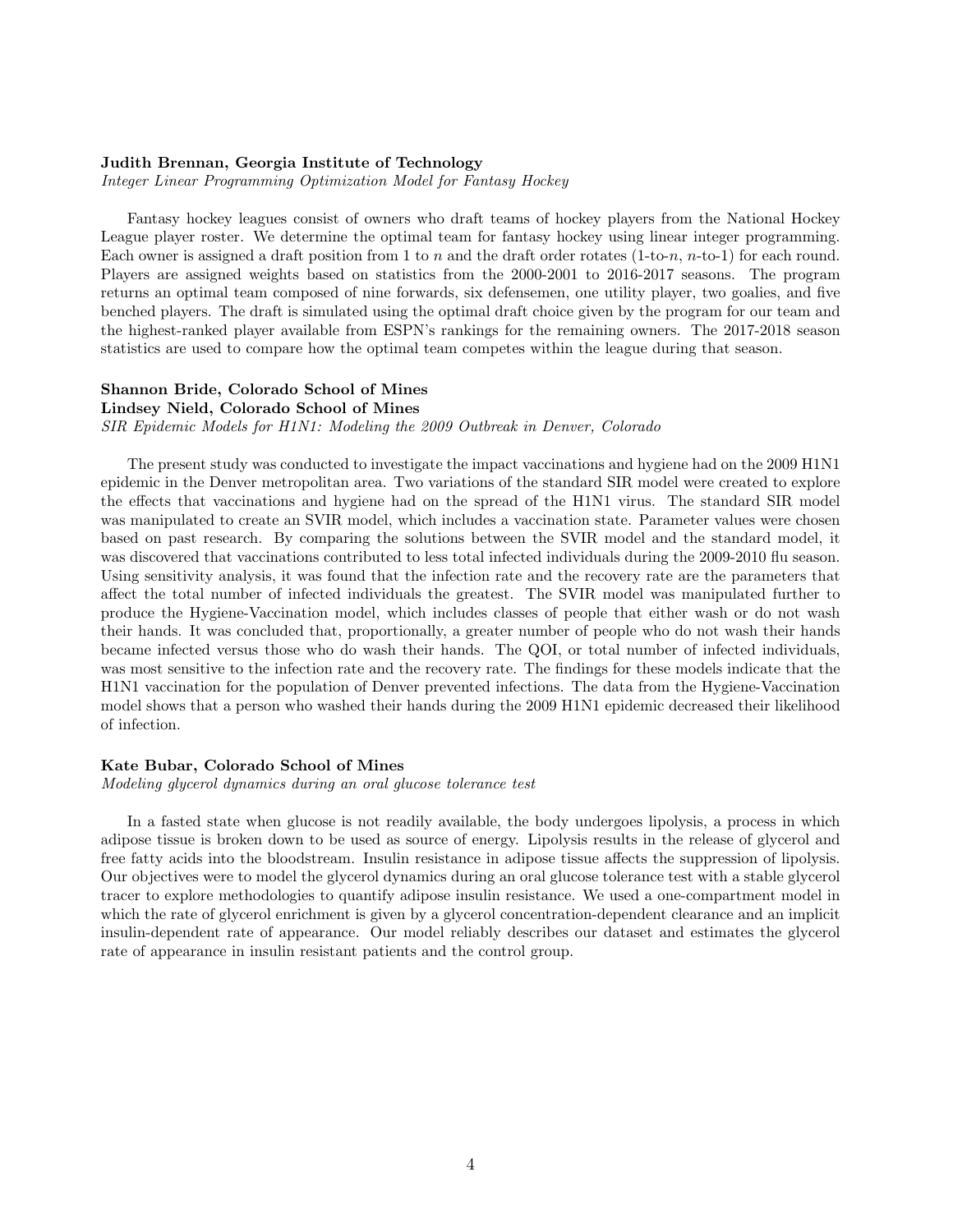## Julie Campos, University of New Mexico

Zero Distribution of 2-Filtrations of Recurrently Generated Polynomials

The n-filtration of a polynomial is the new polynomial obtained by keeping only those terms with exponent divisible by n. We apply 2-filtration to a recursively generated sequence of complex polynomials  $P_m(z)$ satisfying a generating function  $\sum_{m=0}^{\infty} P_m(z)t^m = (1 + A(z)t + B(z)t^2)^{-1}$ , where  $A(z)$  and  $B(z)$  are linear polynomials. We identify sufficient conditions on the coefficients of  $A(z)$  and  $B(z)$  so that the 2-filtration of each  $P_m(z)$  has only real and purely imaginary zeros. We also conjecture natural generalizations for nfiltrations.

#### Emilee Cardin, College of William & Mary

Spectra of Kohn Laplacians on Spheres

A CR-manifold is a submanifold in  $\mathbb{C}^M$  with extra structure stipulating that the dimension of the complex part of its tangent space is pointwise invariant under some complex structure map. The Kohn Laplacian  $\Box_b$  is a second order differential operator intrinsically defined on any CR-manifold, and the spectrum of  $\Box_b$  reveals information about the embeddability of abstract CR-manifolds.

In this project, we study the spectrum of  $\Box_b$  on unit spheres in  $\mathbb{C}^N$  and revisit Folland's eigenvalue computation. Folland computes the eigenvalues of  $\Box_b$  on  $L^2(\mathbb{S}^{2N-1})$  using unitary representations; we use spherical harmonics. When restricted to the finite dimensional subspaces of spherical harmonics,  $\Box_b$  can be expressed as a matrix, and one can either explicitly compute or obtain bounds on the eigenvalues. This approach enables us to write  $SymPy$  code to compute the eigenvalues of  $\Box_b$ . We also look at the growth rate of the eigenvalue counting function of  $\Box_b$  on  $\mathbb{S}^{2N-1}$  and expand on previous work, studying the asymptotics of the spectrum on the Rossi sphere with the perturbed Kohn Laplacian. We provide sharp upper and lower bounds on the maximum eigenvalues on the invariant subspaces by invoking the Gershgorin Circle Theorem.

## Elise Catania, University of Rochester

Codes for Storage with Queues for Access

With the rise of big data and machine learning, distributed computing systems are used to process data. A distributed system is analyzed that has m identical servers with exponentially distributed service times. The stream of incoming jobs is assumed to have exponentially distributed inter-arrival times. To circumvent the issue of stragglers, i.e. slower workers, an erasure coding technique is utilized. Specifically, each arriving job is split into k pieces and coded into n tasks with  $k \leq n$ , such that the output from any k tasks is enough to construct the output of the entire job. This property could be effectively achieved by implementing Maximum Distance Separable (MDS) Codes. Due to the coding, the  $n - k$  slowest servers will be circumvented, and the straggler problem averted. The question to answer is: How does the way in which the  $n$  tasks are sent to the m servers affect average job completion time of a system? The known hierarchy of job scheduling policies from most to least efficient is JSQ (join shortest queue), power-of-d, round robin, and random. This poster explores balanced and incomplete block design and how its efficiency compares to that of the designs in the existing hierarchy, and explores other models where the hierarchy is unknown. As a result, in certain scenarios, balanced and incomplete block design outperforms the other schemes in the hierarchy.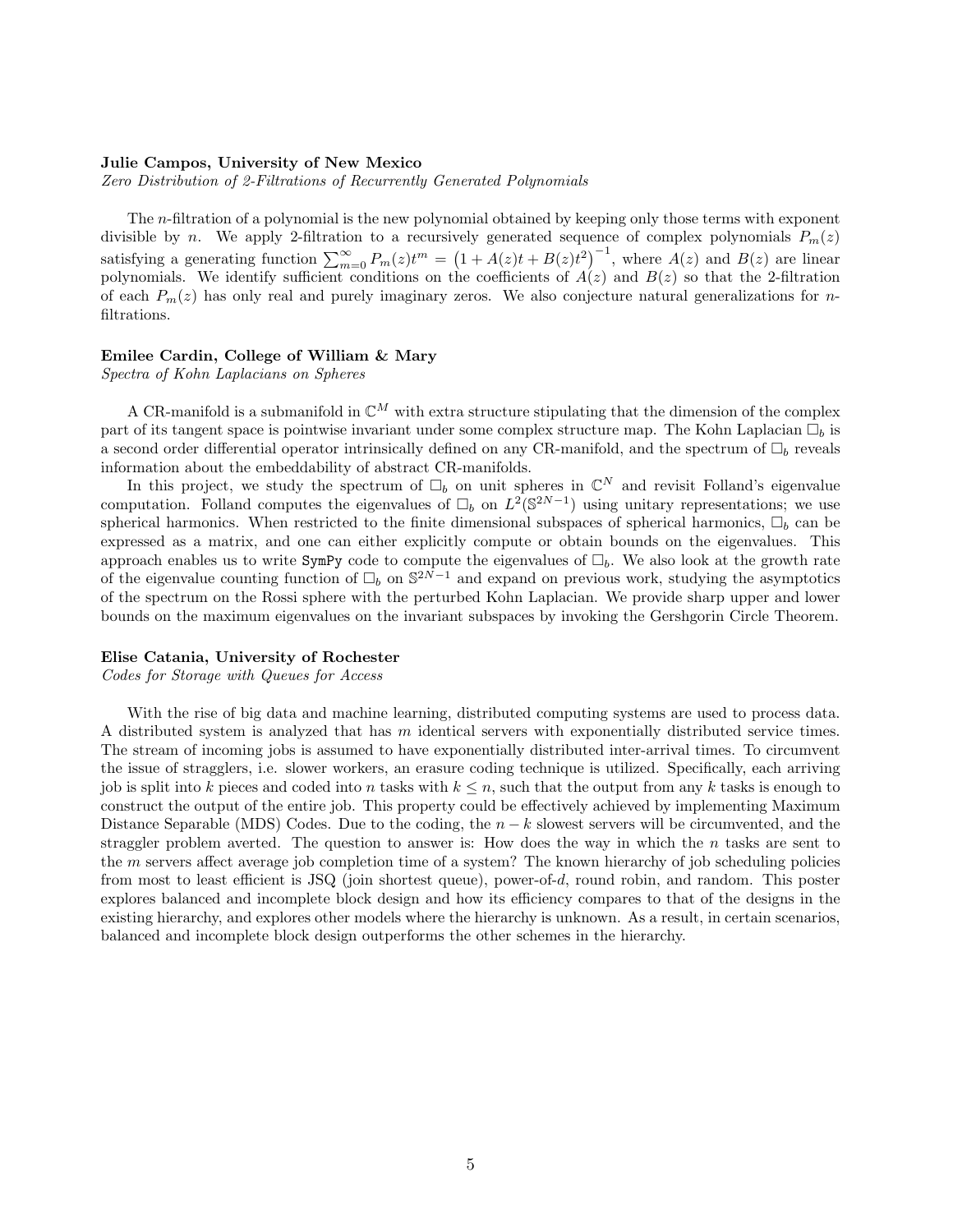## Weiru Chen, University of Illinois at Urbana-Champaign

Qianqian Li, University of Illinois at Urbana-Champaign

Comparing University Rankings: Statistical Analysis of Four Global University Ranking Systems

University rankings are provided by companies and organizations such as US News and World Report, Shanghai Ranking, Quacquarelli Symmonds (QS), and Times Higher Education. These rankings play a major role in a university's ability to recruit top students and faculty and to attract government funding and resources. In our research we seek to answer questions such as the following: How similar are the rankings produced by the different ranking systems? How similar are subject-specific rankings to overall rankings? Are there significant regional differences in rankings produced by different providers? To investigate these questions, we analyzed data from the four ranking systems mentioned above using well-known ranking metrics such as Kendall tau and the Spearman Footrule measure, as well as statistical tests such as the paired comparison test and the Wilcoxon rank-sum test. We found, for example, that Shanghai Ranking and US News and World Report produced the most similar results overall, and that the discrepancies in rankings produced by the different ranking systems are significantly greater for universities in Asia and Europe than for North American universities.

#### Alice Chudnovsky, University of Illinois at Urbana-Champaign

A Graph-Theoretic Approach to Stern's Diatomic Series

This poster will build upon research presented at the Young Mathematicians Conference this past summer. Stern's Diatomic Series exist in a close relationship to widespread mathematical concepts such as the Calkin-Wilf tree, Farey sequence, Fibonacci numbers, et cetera. However, most of the analyses of the Stern series have occurred via classic combinatorial or number theoretic techniques. Innovatively, we take a graph-theoretic approach: by representing the series as a graph and using the new representation to draw conclusions. This allows for visual confirmation of properties of the series as well as gives rise to new conjectures, previously not obviously visible due to cumbersome notation. A potential connection to integral friezes is explored.

## Molly Creagar, University of San Francisco

## An Iterative Markov Ranking Method

Much work has been done on problems of ranking and rating teams in paired comparisons. Examples of well-known ranking methods include the Markov method (closely related to PageRank), Colley's method, and Massey's method. All of these methods can be understood in the context of a network diffusion paradigm that brings insight to how they work and how they differ. These three methods are also examples of the global (or accumulative) method family, which compile season results into a matrix and solve a linear system retrospectively. By contrast, methods like Elo's ratings in chess use an iterative (or adjustive) approach that gives real-time updates to ratings after each competition. Using the diffusion paradigm, we show how to reinterpret the global Markov method into an iterative form that reveals a close relationship to Elo's method and converges, in a natural sense, to its global counterpart. We illustrate concepts with empirical examples from real and simulated data sets.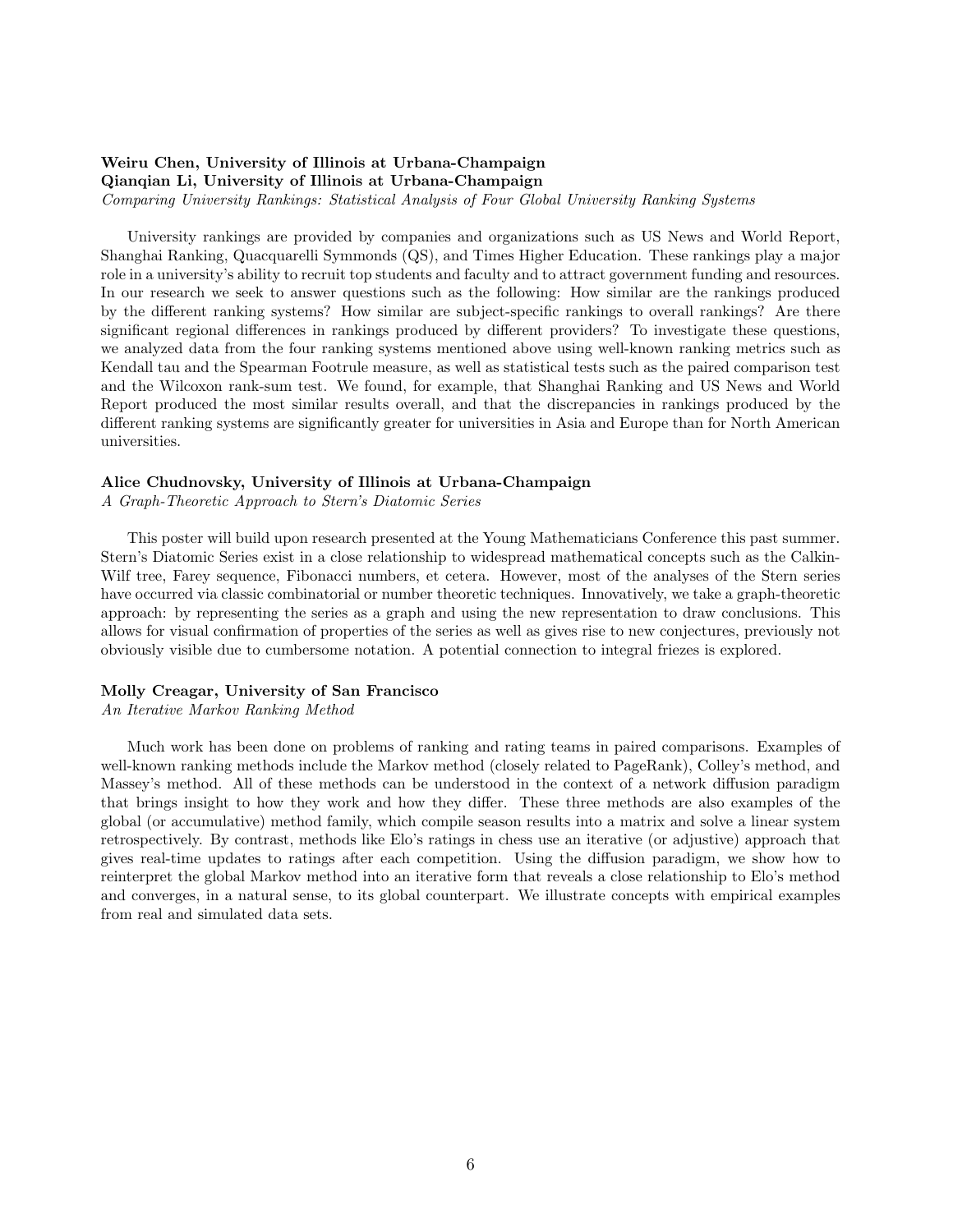## Nan Ding, Bowdoin College

Daisyworld Dynamics and Resilience

Daisyworld is a simplified model of planetary climate that captures the dynamics of homeostasis between a system of biotic components and their environment. The original form was introduced by James Lovelock and characterizes a simple planetary system with black and white daisies regulating the global temperature through planetary albedo. The model sets up a rein-control system that maintains global temperature homeostasis across an enormous range of solar luminosities. Computer simulations revealed a rich structure behind this simple model and provided a clear picture of how the dynamics evolve as luminosity increases. While the original model was deliberately oversimplified, recent extensions of the Daisyworld can be brought to bear on phenomena from evolution to microbial communities.

#### Debra Dunham, College of Saint Benedict

Pythagorean Triples à la Mod

It is already known that there is a mapping from the integers  $\mathbb Z$  to  $\mathbb Z$  mod n for any n that preserves Pythagorean triples. However, there are also triples in some mods that cannot be traced back to the integers. The triples in the mods that have no counterpart in the integers are what we call neopythagorean triples. We seek to find which mods have neopythagorean triples and why.

## Maria Escobedo, Saint Mary's College

Mathematical Models of Chemical Reactions in Equilibrium

One of the rising challenges in an increasingly digital world is that future scientists and researchers may not be equipped to respond to the rapidly changing industrial and research landscape. Few individual experts within their respective fields create computer programs that can potentially aid their peers with analyzing and collecting data. When scientists and researchers rely on existing software, they often find these programs difficult to learn, out of service, or costly. My research demonstrates the value of interdisciplinary education in the sciences, mathematics, and computer programming. In collaboration with the Haas Lab in the Chemistry Department at Saint Mary's College, I developed a mathematical model for chemical reactions in equilibrium of copper with the human copper transport protein (Ctr1) that will improve equilibria data analysis. I also developed resources to assist chemistry students and researchers in fitting the model to data.

## Ilana Freeman, Pacific University

## Mathematical Applications to Gerrymandering

Gerrymandering is the practice of manipulating district lines to change an election outcome. Mathematicians, such as Dr. Jonathan Mattingly, have used different models and metrics like outlier analysis to determine if gerrymandering has occurred, as well as work to find ways to generate fair, non-partisan maps through Markov chain Monte Carlo sampling. Currently, these methods have proven that both Wisconsin and North Carolina have been gerrymandered to favor one party over another. Our elected officials need to be representative of the true population; thus, gerrymandering is detrimental to the foundations of our democracy. In my research, I examine the strengths and weaknesses of multiple metrics, such as the efficiency gap, outlier analysis, and consider other possible models to determine if gerrymandering has occurred.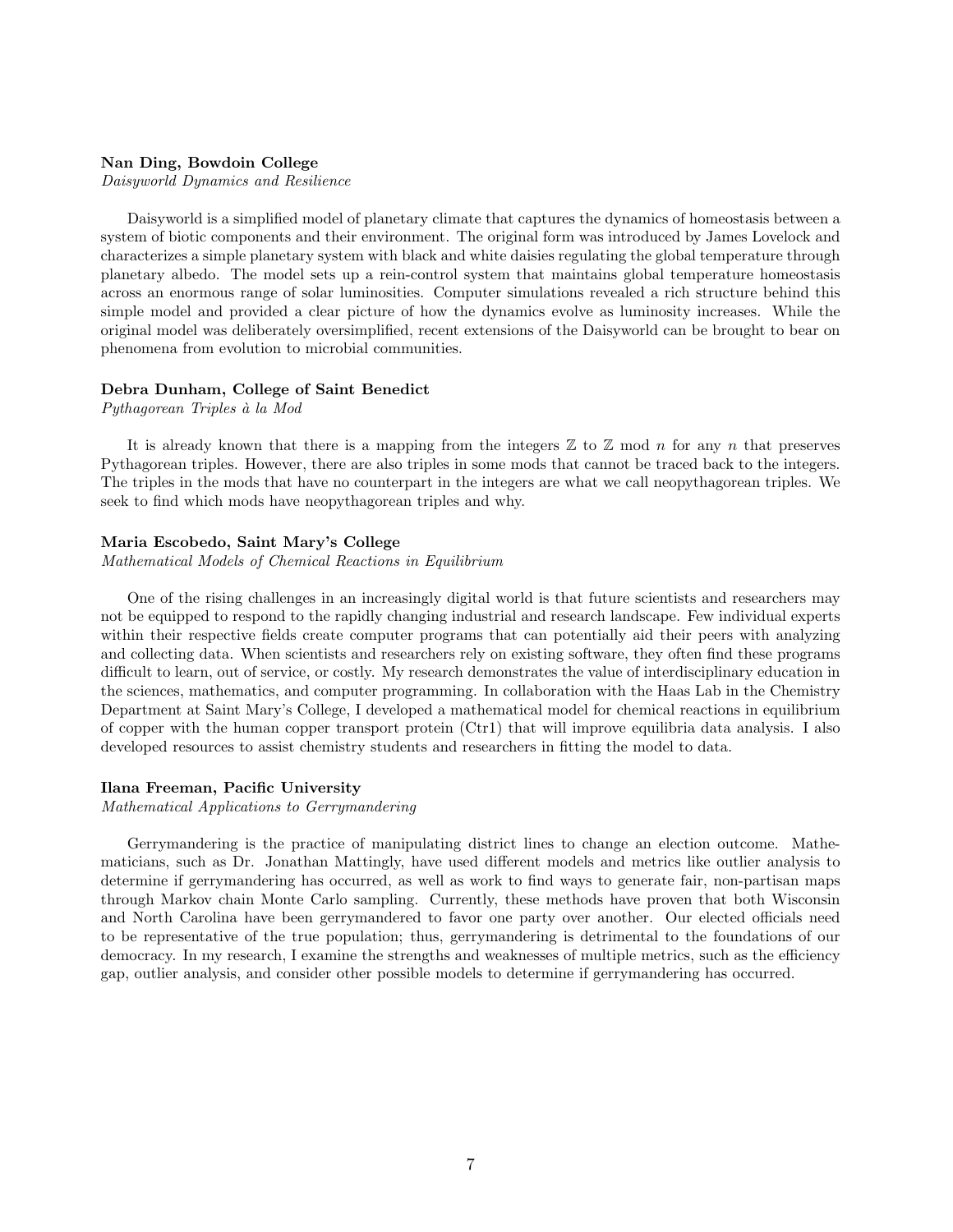### Katie Gallagher, University of Notre Dame

Generating functions for power moments of elliptic curves over  $\mathbb{F}_p$ 

Seminal works by Birch and Ihara gave formulas for the mth power moments of the traces of Frobenius endomorphisms of elliptic curves over  $\mathbb{F}_p$  for primes  $p \geq 5$ . Recent works by Kaplan and Petrow generalized these results to the setting of elliptic curves that contain a subgroup isomorphic to a fixed finite abelian group A. We revisit these formulas and determine a simple expression for the zeta function  $Z_p(A;t)$ , the generating function for these mth power moments. In particular, we find that

$$
Z_p(A;t) = \frac{\widehat{Z}_p(A;t)}{\prod_{a \in \text{Frob}_p(A)} (1 - at)},
$$

where  $\text{Frob}_p(A) := \{a : -2\sqrt{p} \le a \le 2\sqrt{p} \text{ and } a \equiv p+1 \pmod{|A|}\}$ , and  $\widehat{Z}_p(A; t)$  is an easily computed polynomial that is determined by the first  $\frac{1}{2} \frac{2[2\sqrt{p}]}{4}$  $\frac{2\sqrt{p}}{|A|}$  power moments.

These rational zeta functions have two natural applications. We find rational generating functions in weight aspect for traces of Hecke operators on  $S_k(\Gamma)$  for various congruence subgroups Γ. We also prove congruence relations for power moments by making use of known congruences for traces of Hecke operators.

## Vanessa Gomez, University of California, Los Angeles

Convergence of Simple Continued Fractions

Anselm and Weinstraub explored a generalization of simple continued fractions, in which they replace all numerators with a constant N. Our work further explores this type of continued fraction, beginning with the generalization of eventually periodic simple continued fractions. We replaced all numerators with a constant N and evaluated the limit of such a continued fraction as N approaches infinity.

## Allyson Hahn, North Central College

Cops and Robbers on Toroidal Chess Graphs

In the standard game of Cops and Robbers, the cops and a single robber occupy vertices of a graph. They take turns moving between vertices of the graph with the cop's goal being to occupy the same vertex as the robber, resulting in a winning strategy for the cops. We play this game on an  $n \times n$  toroidal chess graph, G. In our investigations, we focus on obtaining the minimum number of cops,  $c(G)$ , required to guarantee a winning strategy for the cops. We create variations of this game by defining the cops and robber to move as the knights, the queen, and the rook in a game of chess. The value of  $c(G)$  is determined in these variations.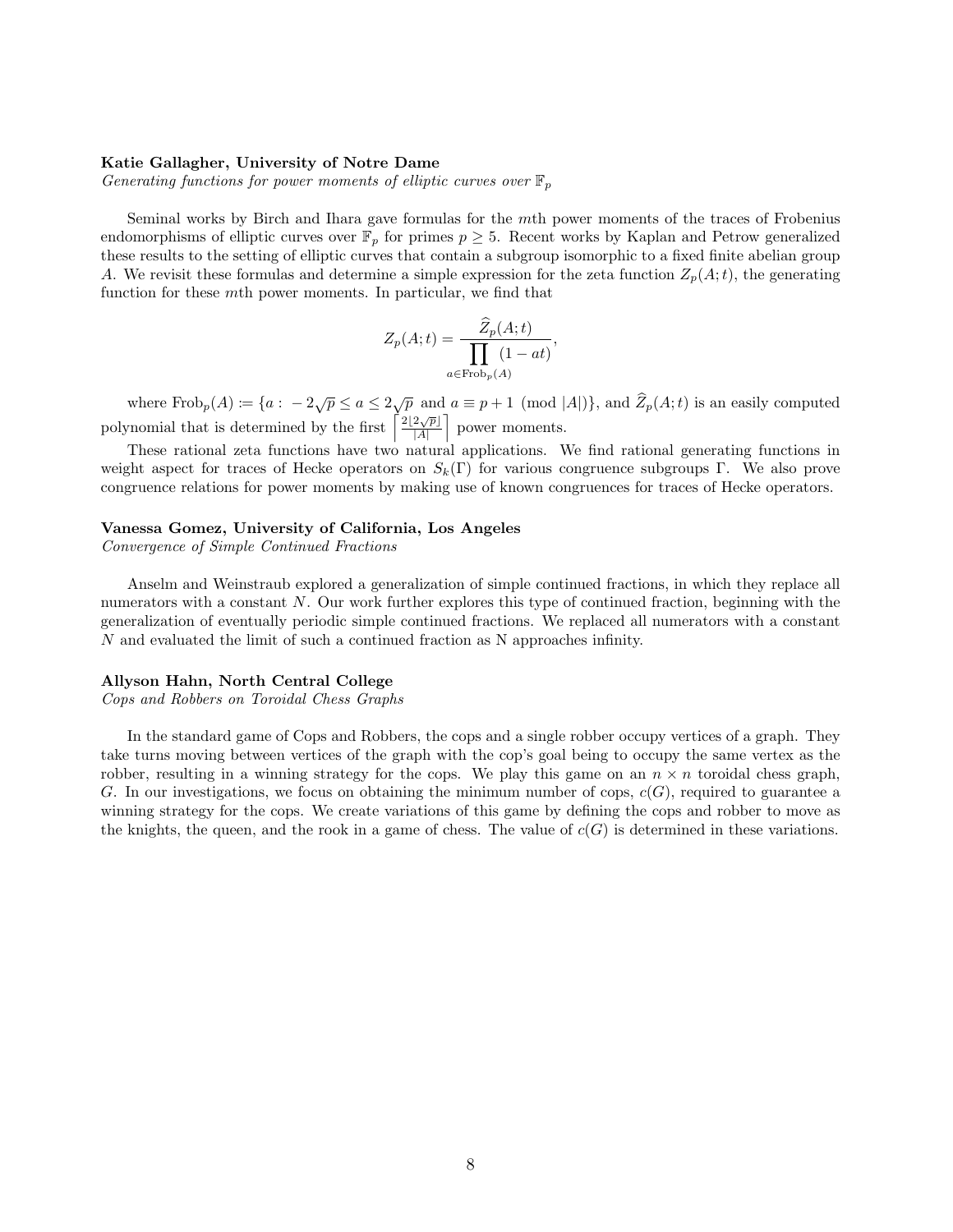## Rebecca Hicks, University of Central Oklahoma

The Interaction of Language Transfer and Language Processing in Second Language Acquisition

Project SCHOLAR (Statistical Consulting Help for Organizational Leaders and Academic Researchers) is a student statistical consulting service at the University of Central Oklahoma (UCO). SCHOLAR students work under the supervision of faculty from the Department of Mathematics and Statistics on various projects submitted from other researchers from both on and off campus. A faculty member from The English Department at UCO partnered with the students in Project SCHOLAR to study the influence of first language in learning a second language. Participants consisted of native speakers of English as the control group and native speakers of Arabic and Korean as the experimental groups. The participants were divided into three subgroups: elementary, intermediate, and advanced, based on level of English proficiency. The participants were then asked to rate a series of sentences on a 4-point scale from based on the correctness of the sentence. The reading times of the individual words will be used to develop a linear regression model predicting reading time from word length. An analysis of variance (ANOVA) will then be performed to test for differences in first language and English proficiency with respect to mean residuals from the regression model. Logistic and/or ordinal regression will also be performed to test for differences with respect to the sentence ratings.

#### Ashley Holcomb, Blackburn College

Common Neighbors in Graphs with an Even Number of Vertices

Graphs exhibit different properties depending on how many vertices and edges they have. In particular, graphs with an even number of vertices always have at least two vertices with an even number of common neighbors. We explore the types of graphs for which this holds in a proof by case for this presentation. The simple cases are graphs with zero edges and graphs with the maximum number of edges (complete graphs). Then disconnected graphs, partite graphs, and graphs containing at least one cycle are addressed. In this way, we assess all possible cases and find that every graph with an even number of vertices has a vertex that shares an even number of neighbors with at least one other vertex.

## Ashton Irvin, The University of Montevallo

## Fourier Analysis

Periodic functions are very interesting functions for mathematicians. Periodic functions were the basis for Joseph Fourier's study on heat conduction in 1807. These functions can be expressed as infinite series and integrals by using trigonometric functions. By taking the trigonometric functions, we can look at one section of the infinite graph from 0 to  $2\pi$ . Since our functions are periodic, we know our results will repeat over and over again. This idea is crucial to being able to produce a Fourier Series. Using a Fourier series, we are able to see that a normal curve might not be as simple as up and down. It could have several spikes and falls within what looks like a simple bell curve. One application is by looking at the sound waves produced by instruments. We can tell what instrument produced what key just by the graph and how unique the pattern is.

## Megan Kaiser, North Central College Emma Peterson, University of Minnesota, Twin Cities Multi-Skein Invariants For Welded and Extended Welded Knots and Links

The theory of welded and extended welded knots is a generalization of classical knot theory. Welded (resp. extended welded) knot diagrams include virtual crossings (resp. virtual crossings and wen marks) and are equivalent under an extended set of Reidemeister-type moves. We present a new class of invariants for welded and extended welded knots and links using a multi-skein relation, following Z. Yang's approach for virtual knots. Using this skein-theoretic approach, we find sufficient conditions on the coefficients to obtain invariance under the extended Reidemeister moves appropriate to welded and extended welded links.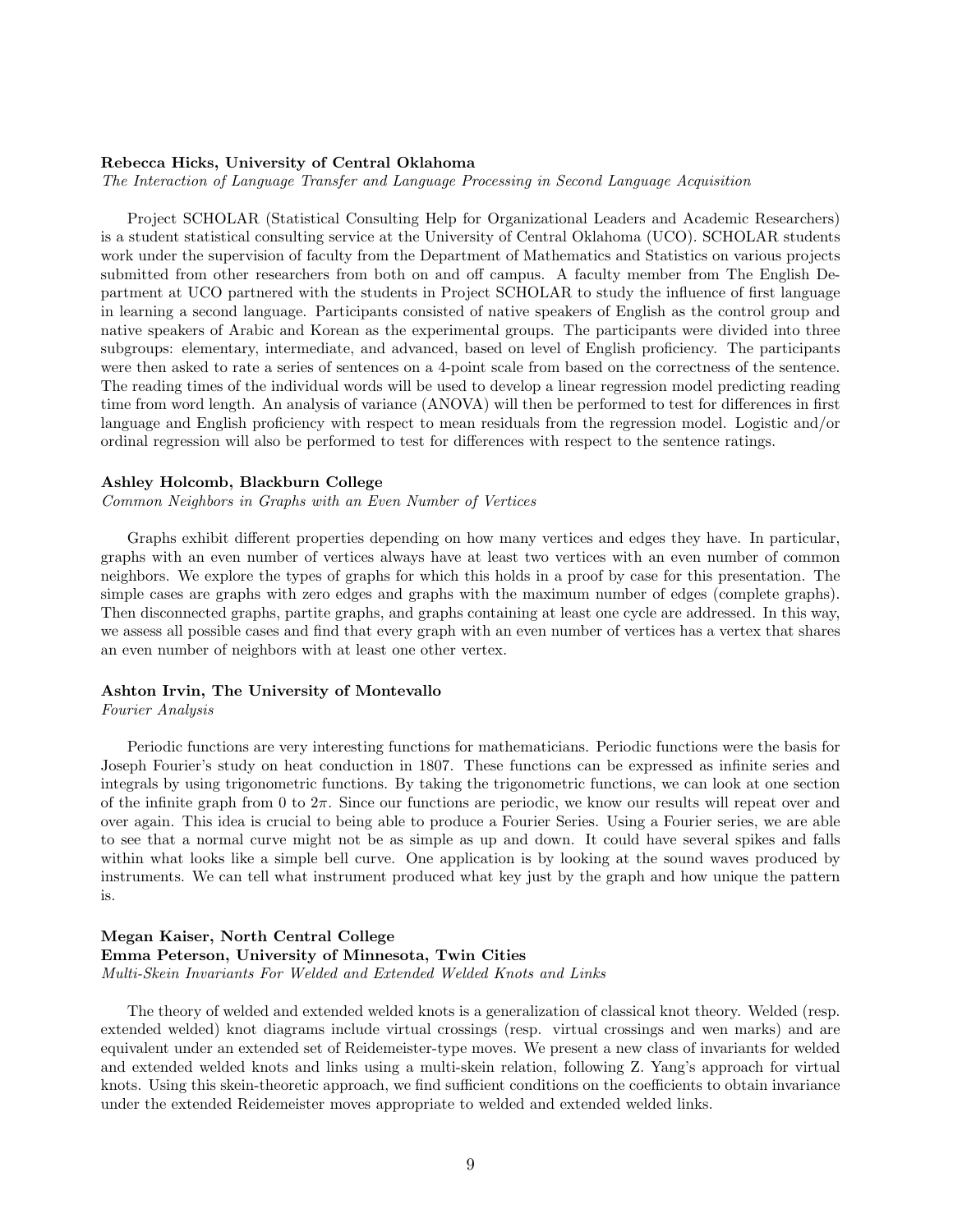## Abbey Knowles, St. Joseph's College New York Brittany Moore, St. Joseph's College New York

Computations of the (Weak) Global Dimension of a Ring

Groups, rings, and R-modules form the popular categories in which Modern Algebra is studied. One way that algebraists study rings is by computing their "weak global dimension" which is an invariant of the ring in question. Our talk will first walk through the familiar calculations of the projective dimension of a given R-module. Next, we will focus on computing the (weak) global dimension of certain well-known rings before moving onto some more exotic cases. At the same time, throughout the talk, we will demonstrate how to use the language of category theory to describe these definitions when possible.

## Anchala Krishnan, University of Washington Bothell

Conditions for Lipschitz Continuity on Post-Critically Finite Self-Similar Sets

Kigami's theory of analysis on post-critically finite self-similar (pcfss) sets applies to many well-known fractals, such as the Sierpinski Gasket. In this theory, functions with Laplacian in  $L^1$  are Lipschitz in an intrinsic metric called the resistance metric. However, there are other useful metrics on these sets: One fundamental example is the geodesic metric on the Sierpinski gasket in harmonic coordinates. One may recognize this fractal as a one-dimensional  $C^1$  subset of  $\mathbb{R}^2$  which carries a measurable Riemannian structure. By analyzing the self-similar structure of the Green's operator which inverts the Laplacian, we give sufficient conditions for the Lipschitz and Hölder continuity of functions with  $L^p$  Laplacian on pcfss sets endowed with measures and metrics from a general class that includes the Riemannian structure on the harmonic Sierpinski gasket.

## Chaimi Lee, Santa Clara University

Dual Bases for Planar Algebra Diagrams

Over the past 20 years, there has been significant interest in planar algebras, i.e. vector spaces which exhibit a natural action by planar diagrams. In my poster, I will describe what a planar algebra is, and the problem of computing dual bases for certain bases in specific planar algebras. I will address the dual basis problem problem in the Temperley Lieb planar algebra and work of Brennan and Collins on this problem. I will then present our current work on the Fuss Catalan planar algebra. This is joint work with Tyler Pham and Michael Hartglass.

#### Laura LeGare, Concordia College

Geodesic Interpolation on Sierpinski Simplices

In Euclidean space, two sets may be interpolated along straight lines connecting all pairs of points in the two sets. In more general spaces, interpolation happens along geodesics—shortest paths parameterized at unit speed. We study interpolation on Sierpinski simplices, which generalize the well-known Sierpinski triangle. In addition to finding an upper bound on the number of geodesics, we show some interesting self-similarity properties of interpolant measures, and prove an analogue of the classical Brunn-Minkowski inequality for interpolant sets.

## Qianqian Li, University of Illinois at Urbana-Champaign see Weiru Chen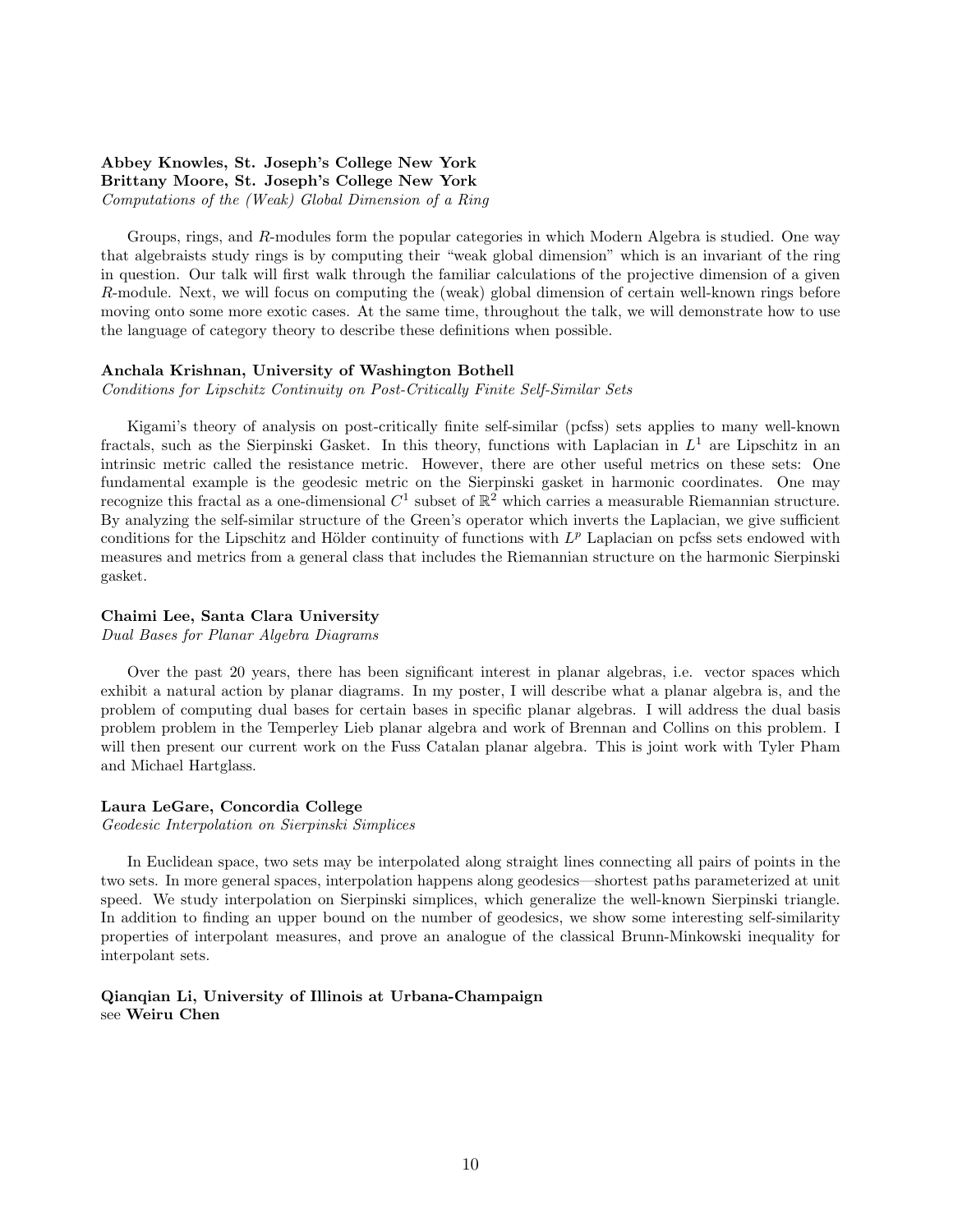## Xian Li, University of San Francisco

Twists of the Rabbit Polynomial

Every polynomial gives a branched cover of the complex plane over itself. The rabbit, corabbit, and airplane are three special quadratic polynomials that each fix three points setwise. Post-composing the rabbit polynomial with a pure mapping class produces a branched cover equivalent to one of the three polynomials. Determining which mapping classes yield which polynomials is the "twisted rabbit problem". This was solved in a breakthrough by Bartholdi and Nekrashevych in 2006. We set out to find and characterize subgroups of the mapping class group where every element produces a rabbit. Few examples were previously known. We have discovered infinitely many more.

## Ellie Lochner, University of Wisconsin-Eau Claire see Laney Bowden

## Myrianne Matundu, Delaware State University

Derivation of the Equations Defining the Scattering States and Bound States of Elements

This project utilizes the Schrodinger Equation to determine the ordinary differential equations defining the approximate wave functions of the scattering and bound electrons of atoms. Using integration and properties or orthogonality, we approximate the decoupled wave functions necessary to determine the scattering wave function and the bound wave function for Hydrogen, Helium, Lithium, Beryllium and Boron. Future work involves the exact computation of scattering and bound states using numerical method for ordinary differential equations.

## Andrea McCormack, North Central College

Modeling the Dynamics of Lyme Disease in a Tick-Mouse System Subject to Vaccination

Lyme disease is one of the most prevalent and the fastest growing vector-borne bacterial illness in the United States, with over 25,000 new confirmed cases and 300,000 associated illnesses every year. The Centers for Disease Control and Prevention estimates that those numbers could be significantly underrepresented. Lyme Disease is caused by the bacteria, *Borrelia burgdorferi*, which humans contract through the bite of Ixodes scapularis, commonly known as the deer tick or Eastern blacklegged tick. Ticks receive the pathogen through numerous reservoirs, chiefly the white footed mouse *Peromyscus leucopus*. Our research assesses whether vaccines targeting mice are an effective method to reduce human risk for Lyme Disease. We do this using a system of non-linear difference equations to model transmission dynamics and vector demographics in both tick and mice populations.

## Katelyn Meyer, Washburn University

Analyzing a Conflict Model Between Two Players with Few Outcomes and Diverse Strategies

We studied a conflict model between two players. Modifiable Randomizers (MR) gave us a simple experiment within which we could explore this type of dynamic. We designed a dynamical system with few outcomes each iteration but with an infinite number of potential steps. We then considered the circumstances as a parameter went to infinity, which involved unbounded strings of iterations of these outcomes. In this poster I will describe some computed results and some of the most successful strategy algorithms. In particular, descriptions of elements of our exploration that had to do with strategy are broken down.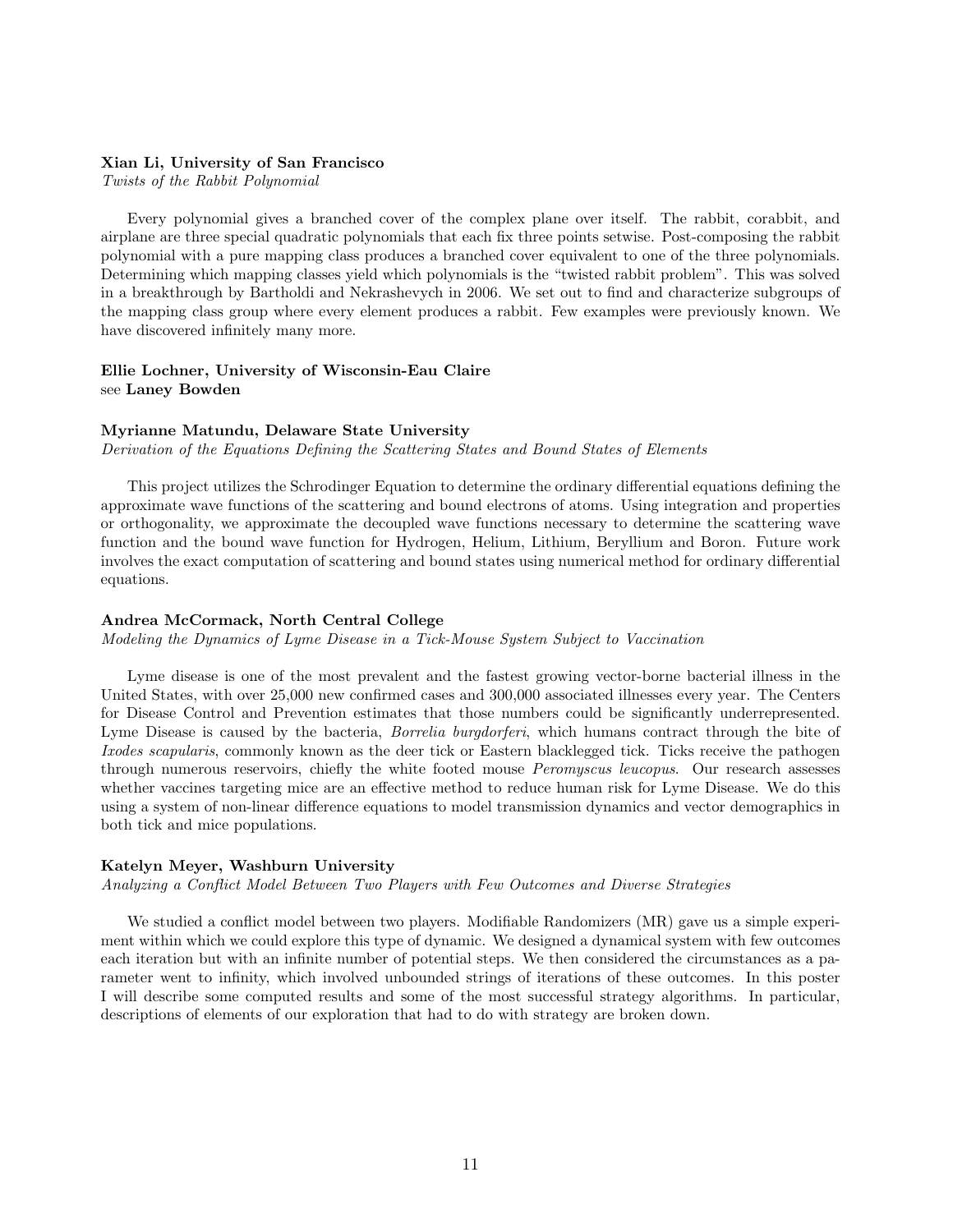## Adeline Moll, Northern Arizona University

The Mathematics of the Combinatorial Game Blink

In the game Blink, we begin with a graph whose vertices are initially colored green. On each turn, the designated player selects a single vertex that is green and colors it red. Additionally, if a green vertex is connected by an edge to at least two red vertices, then it will be also be colored red. The winner of the game is the player that makes the last available move and ensures that all the vertices are colored red. One variation of Blink is a game called Switch. As before, we begin with a graph whose vertices are initially colored green. In the Switch variation, on each turn, the designated player selects a single vertex that is either green or yellow and colors it red. Additionally, if a green vertex is connected by an edge to at least two red vertices, then it will be colored yellow. Similarly to Blink, the winner of Switch is the player that makes the last available move and ensures that there are no longer any green vertices in the graph. We will discuss the winning strategy for both games for several families of graphs and present some open problems. In addition, we will present some current results concerning the misère variation of Switch.

## Brittany Moore, St. Joseph's College New York see Abby Knowles

## Marissa Morado, California State University, Stanislaus

Harmonic Motion Equations with Related Applications

We will focus on understanding harmonic functions and their relationship with its applications, particularly investigating its relationship with differential equations. By using differential equations and numerical methods, we are able to further analyze various mathematical models. Harmonic motion is often seen in spring problems and in oscillations of objects. Our goal is to inquest the effects of harmonic motion, primarily the oscillations, and its effect on the expression of mathematical models. We will focus on the external forces that may potentially cause a system to oscillate quickly and reach resonance. The program Matlab will be used to create simulations of these systems. By analyzing various models, we will be able to focus on the sinusoidal curve when external forces are acting upon the system. We will also focus on understanding important concepts such as amplitude and frequency. This presentation is primarily aimed for undergraduate students to help further their understanding of differential equations and their applications.

## Terran Mott, Grinnell College

Building Intuition in Higher Dimensions

Visual intuition is limited to three dimensions. Despite this intuitive blindfold, plenty of reasonable geometry lives comfortably in higher dimensions. In this investigation, we will build intuition about higher dimensional material in a non-visual way. We will develop combinatorial tools to explore patterns in any dimension without the need for visualization. This exercise offers great practice at strengthening one's imagination and at building intuition about a non-intuitive concept.

This exploration is restricted to the study of N-cubes. Subdividing, categorizing, and labeling the material in an N-cube reveals intuitive clues about its structure and about how cubes change as their dimension grows. Many common fractals require an N-cube originator—either a line segment, square, or cube. The intuitive framework developed in this presentation will examine the higher dimensional analogs of such fractals. In the process, it will reveal clever patterns about the boundaries and innards of hypercubes themselves.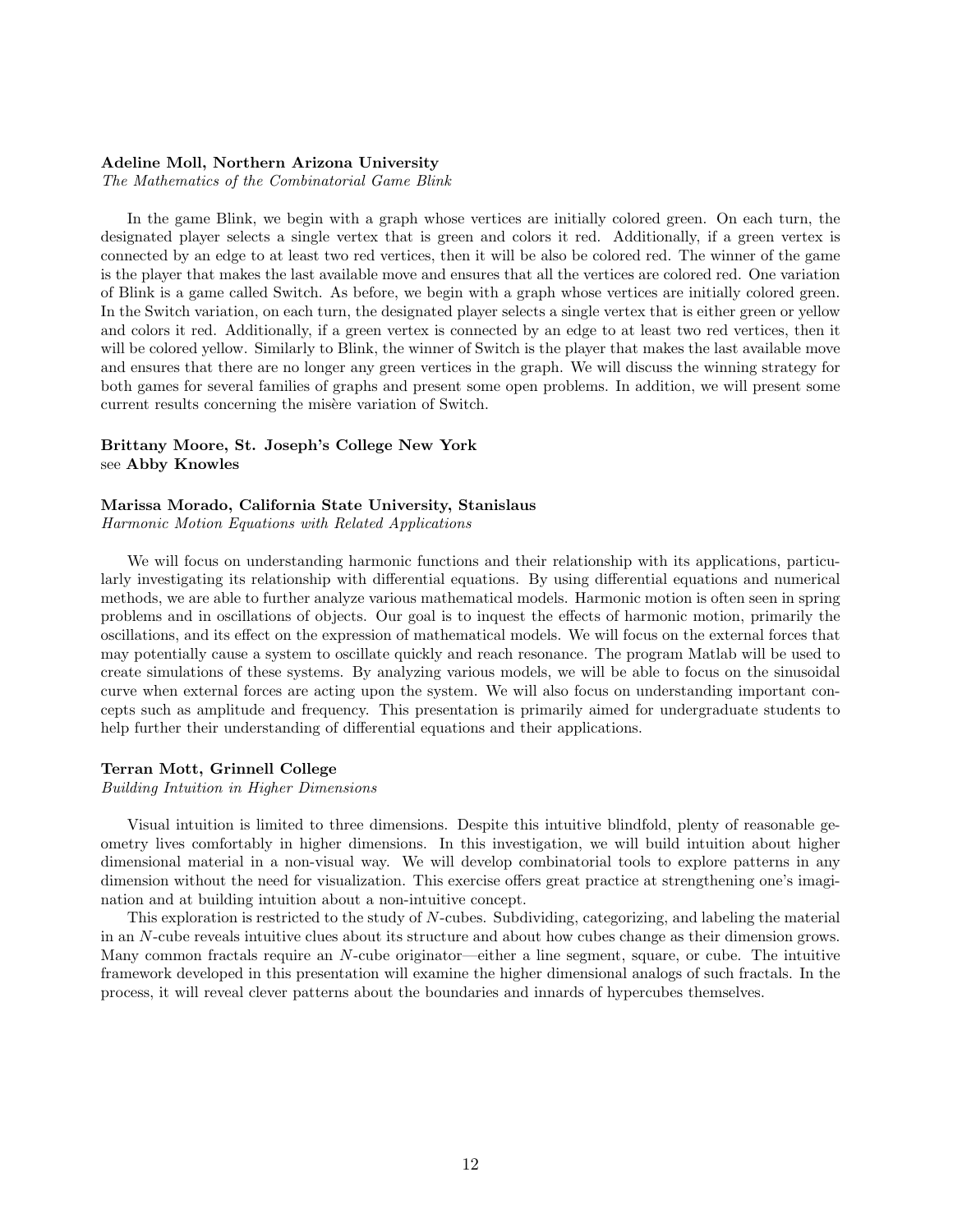## Zoe Nelson, Oglethorpe University

Twisted Hermitian Codes and Applications to Cryptography

In this poster presentation, we define a new family of codes called multi-twisted Hermitian codes, which are based on one-point Hermitian codes and inspired by the twisted Reed-Solomon codes described by Beelen, Puchinger, and Nielsen. We show that these codes are applicable to the McEliece cryptosystem. Our codes have high Schur square dimensions approaching those of random linear codes. Unlike one-point Hermitian codes, they are resistant to Schur square distinguishing. This is joint work with Austin Allen, Keller Blackwell, Olivia Fiol, Rutuja Kshirsagar, and Bethany Matsick, supervised by Gretchen Matthews.

#### Mia Nguyen, University of Nebraska-Lincoln

The Hexagonal Lattice Number of the Figure Eight is 11

Knot theory is a branch of topology that studies three-dimensional manifolds. A mathematical knot is a closed curve that is embedded in 3-dimensional Euclidean space. According to Mann et al. 2012 the simple hexagonal lattice is defined as the point lattice where  $x = (1, 0, 0), y = (1/2, \sqrt{3}/2, 0), w = (0, 0, 1)$ , and  $z = y - x$ . The x-stick, y-, z-, and w-sticks are straight line segments that are parallel to directions of x, y, z, and w. We know that the lower bound for stick numbers of any knot in the simple hexagonal lattice is equal or greater than  $5b[K]$  where  $b[K]$  is the bridge number of the knot K. Since the bridge number of trefoil is 2 with 2 local minima and 2 local maxima, its stick number is 11. Special attention is devoted to proving that the hexagonal lattice number of the figure eight is also 11. Based on bridge number, we are able to make some estimates about the stick number of some simple knots. From the cubic model of the knot, we project it onto the xyw-plane and transform it to hexagonal lattice. For the conversion, the angle of 30° at each corner and the minimal number of sticks are prominent.

Lindsey Nield, Colorado School of Mines see Shannon Bride

## Gabriella Oliver, University of Central Oklahoma

Effectiveness of Patient Education on Safe Sleep Methods

Project SCHOLAR (Student Consulting Help for Organizational Leaders and Academic Researchers) is an undergraduate student statistical consulting program in the Department of Mathematics and Statistics at the University of Central Oklahoma, where students are split into teams to work on projects along with an advisor. One such team was approached by a researcher from the Nursing department named Katherine Brashears to help with her research on safe infant sleeping methods. Over the summer of 2018, Brashears conducted a quality improvement project to improve screening for unsafe sleep practices and support the caregivers at a pediatric primary care practice. Data had also been mined from the same medical practice to give reference as to whether the screening was effective. To help Brashears with her research, the Project SCHOLAR team is using t-tests and repeated measures ANOVA to determine if there are any relationships between several variables including but not limited to socioeconomics, parental age, and first child vs. multiple children. The SCHOLAR team is also interested in assessing the effectiveness of the quality improvement project.

## Andrea Padilla, Saint Mary's College of California

Fighting Gerrymandering with Math: Evaluating the Declination and a New Metric

The declination is a metric created by Greg Warrington that measures asymmetry in vote share. It has advantages, disadvantages, and implications that will be presented. A new metric will be shortly proposed that attempts to compensate for the shortcomings of other metrics.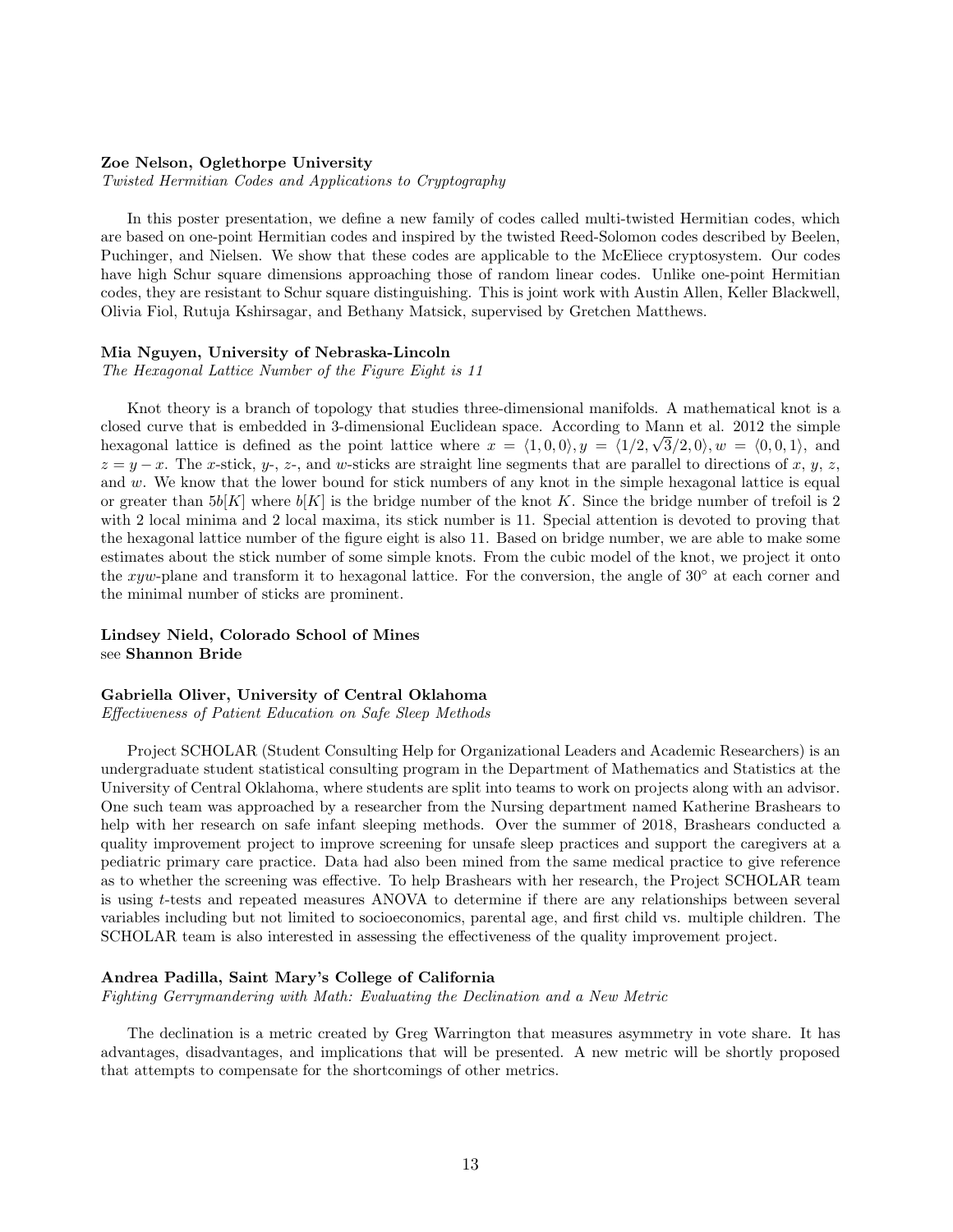## Jordan Pellett, University of Wisconsin-La Crosse

Efficacy of Control in a Spatially Dynamic Model of White-Nose Syndrome

White-nose syndrome (WNS), caused by the invasive fungal pathogen *Pseudogymnoascus destructans*, is a virulent disease that has plagued North American bat populations since 2006. Over the past decade, WNS has rapidly spread throughout much of the eastern United States, leading to mass mortality and threatening rangewide extinction in a number of bat species. Thus, the need for development and implementation of effective control strategies has become increasingly exigent. Previous studies have explored disease dynamics and control in a single hibernaculum model. Here, using a continuous-time two-hibernacula model, we incorporate spatial dynamics to investigate the effects of seasonal bat dispersal on the efficacy of five developing control strategies. We demonstrate that informed management decisions must take inter-population movement into account, and find the effects of dispersal on control efficacy to be dependent on both the control combination and the primary mode of disease transmission.

## Emma Peterson, University of Minnesota, Twin Cities see Megan Kaiser

## Rilee Potter, University of Nebraska-Lincoln

Exploring Derivatives of Square Knots

The study of knots in mathematics is known as knot theory. Knot theory has applications in chemistry, physics, quantum computers, and biology. The difference between just any knot and a mathematical knot involves the fact that the mathematical knot has ends that combine to create a loop that is continuous, this loop can never be cut, and it can be stretched infinitely. I am exploring curves on Seifert surfaces for square knots, using a construction developed by Jeffrey Meier and Alex Zupan. Seifert surfaces can be defined as a surface whose boundary is a certain knot or link. These curves correspond to a certain ratio. The diagrams that come of this will give instructions for constructing four-dimensional spaces that look like the four-sphere. The computer program, SnapPy, is a knot theory program that will help in data collection and analysis. The overall goal of my research is to determine what kind of knots we get from each corresponding ratio.

## Hannah Price, Georgia Institute of Technology

Monte Carlo Simulations of Quantum Materials

In magnetic materials, atomic-scale magnetic moments (called spins) interact with many of their neighbors on a crystal lattice. In conventional magnets, such as ferromagnets and antiferromagnets, spins organize in well-ordered and uniquely defined patterns at low temperature. By contrast, in frustrated magnets, spins do not order at any temperature. The ground state of a frustrated magnet is not unique; instead such have degenerate ground states. To simulate these complex systems, we use Monte Carlo to simulate the spins relaxing to a minimum energy state. From this we can estimate many physical properties of the material, which can than be compared to experimental data. In particular, we compare the modeled critical temperature and structure factor from previous models and experiments, for the diamond and pyrochlore lattice at a range of interaction energies.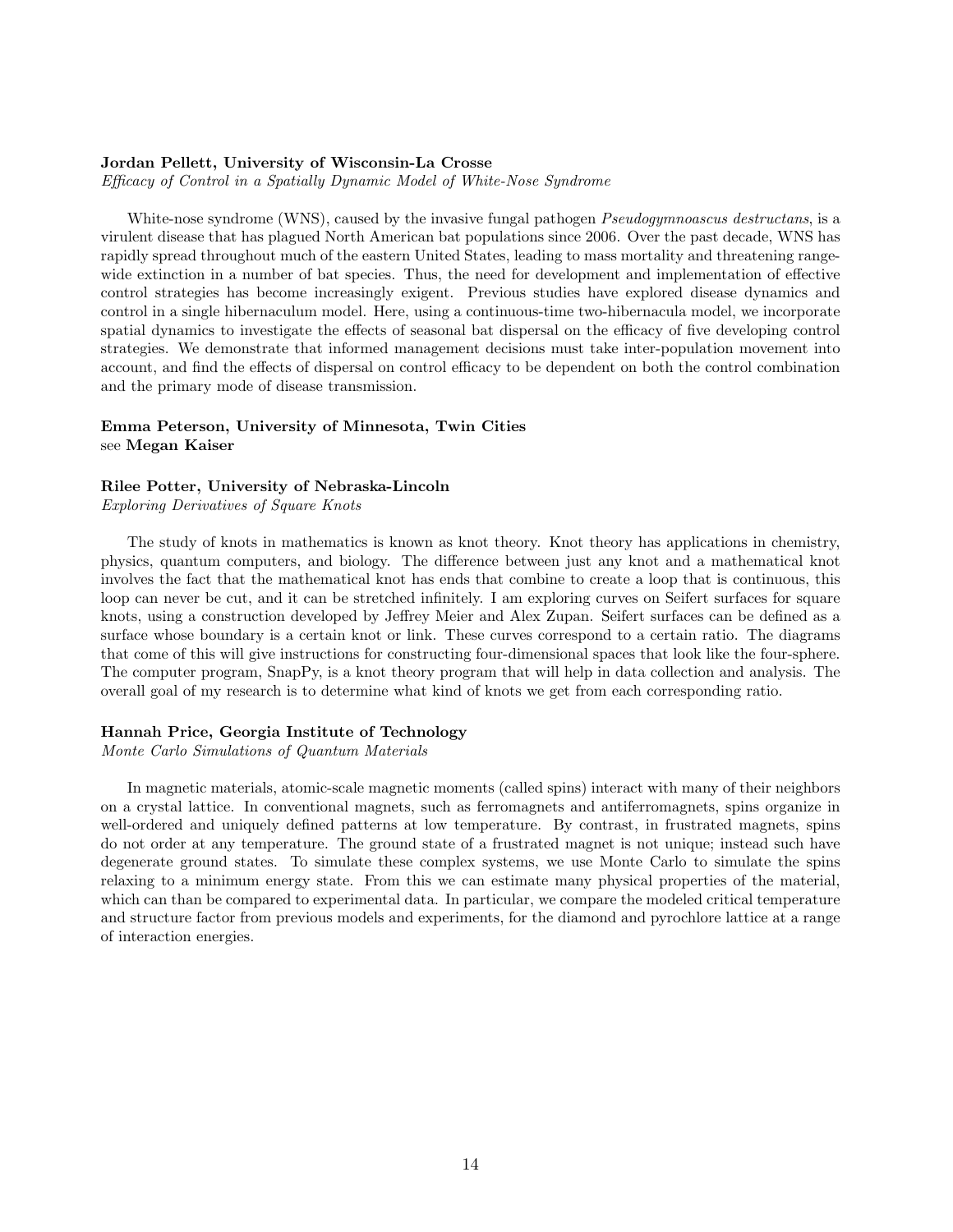## Leah Reeder, Colorado School of Mines

Exploring Applications of Random Walks on Spiking Neural Algorithms

Neuromorphic computing has many promises in the future of computing due to its energy efficient and scalable implementation. Here we extend a neural algorithm that is able to solve the diffusion PDE by implementing random walks on neuromorphic hardware. Additionally, we introduce four random walk applications that use this spiking neural algorithm. The four applications currently implemented are: generating a random walk to replicate an image, finding a path between two nodes, finding triangles in a graph, and partitioning a graph into two sections. We then made these four applications available to be implemented on software using a graphical user interface (GUI).

## Lois Ruffle, Furman University

Predicting College Football Bowl Outcomes

For the past several years, professors at Furman have worked with ESPN on its annual "Giant Killers" project — a project designed to predict upsets in the March Madness basketball tournament. In this project, we investigate how methods used in that project might translate into another area — college football bowl games. Using a combination of standard football statistics (e.g., starting field position) and novel ones (e.g., Bill Connelly's Efficiency and Explosiveness), we apply a variety of statistical and analytical methods to study upset probabilities in bowl games of recent years.

## Patricia Salas, University of Central Oklahoma

Grape Berry Ripening Signature Gene Expression Analysis

Frontenac and Marquette are cold climate hybrids derived from Vitis vinifera and North American grape species. To produce good wines from these cultivars, it is critical to characterize their ripening profile and identify optimal biomarkers. Since the varieties are relatively new, their ripening processes have not been well studied. Titratable acidity, pH, and soluble solids are commonly used to indicate grape maturity but correlate weakly with flavor maturity. Gene expression was analyzed at different fruit maturity stages to identify key genes and pathways linked with flavor development. Using results from data exploration, the cultivars showed distinct signature gene expression during the ripening process. In future research, combined genetic, sensory, and chemical analyses will aid in identifying improved harvest biomarkers. For grape growers, better markers will result in high quality wines and benchmarking cultural practice improvements.

#### Jessica Sandcork, Creighton University

Data Reduction on High-Dimensional Data Sets Using Principal Component Analysis

Given a data set with a considerably large amount of variables, traditional statistical testing procedures will lead to inflated Type I error rates without proper adjustment. Multiple testing procedures must be introduced to accommodate such a large quantity of variables. However, such a large data set may also exhibit exceptionally high levels of correlation between the variables, which weakens the statistical power of multiple testing procedures. In this presentation, we will explore the usage of methods of data reduction on a highly correlated, large variable data set with the ultimate goal of breaking high rates of correlation between variables to determine true significance. We propose using principal component analysis (PCA) to reduce the number of variables by searching for linear combinations of highly correlated variables that explain a large proportion of variability in the overall data set. By reducing the dimensionality of the data set, we hope to be able to apply multiple testing procedures without the additional challenge of highly correlated variables.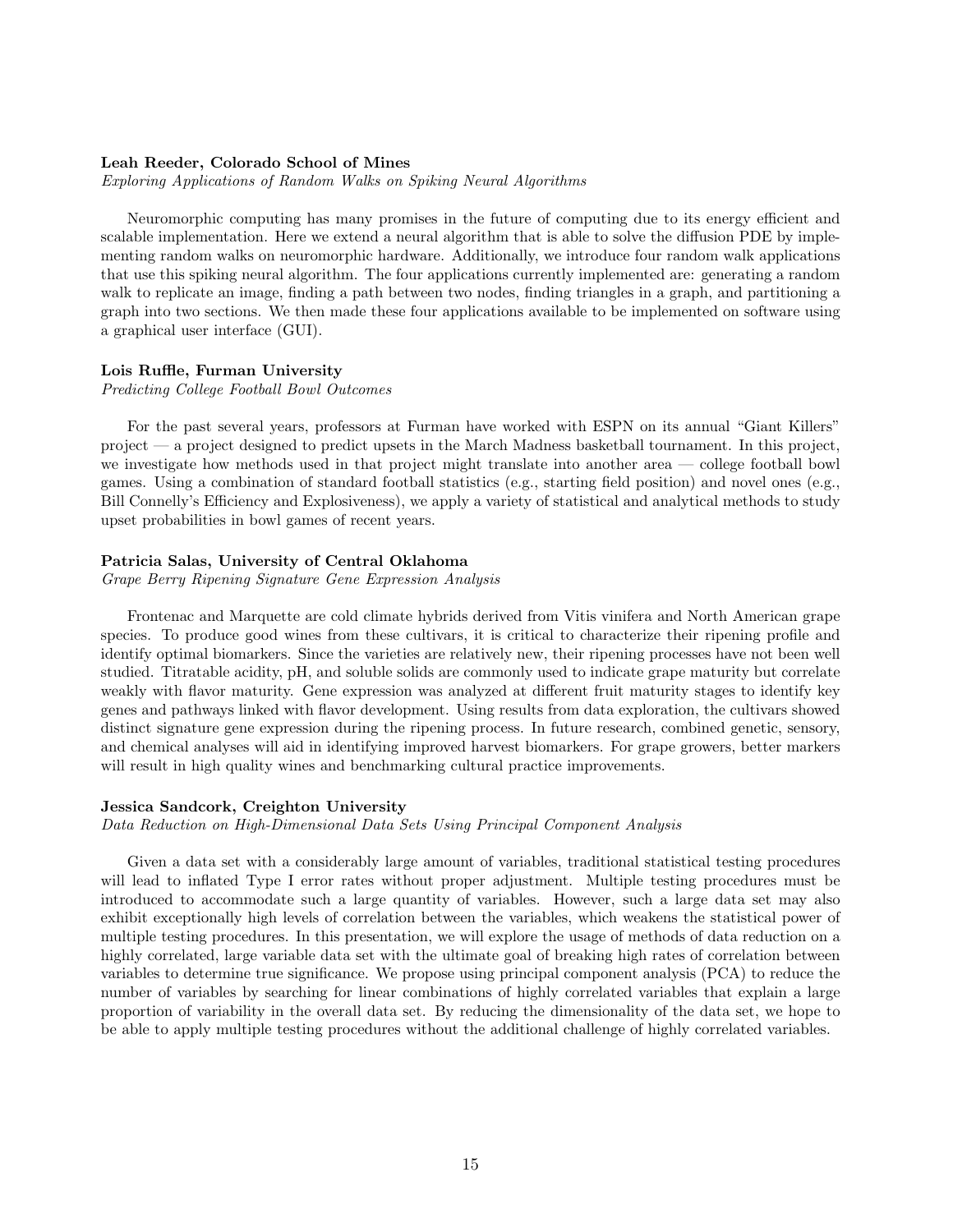## Sydney Schmidt, Gonzaga University

Applications of Fourier Transforms

There are many connections between mathematics and music. In this presentation, we examine how the wave equation can be used to model the vibration of a guitar string when it is plucked. We begin by developing the solution to the boundary value wave equation problem employing standard techniques, including finding eigenvalues and eigenfunctions and identifying an appropriate Fourier series expansion. We will then look at how this solution models vibration and in particular use the model to explain how harmonics (or frequencies) of a note are made. Finally, we conclude with some new directions and open questions relating to chord construction and traditional note intervals, we plan to pursue in this application.

## Shraddha Shankar, Denison University

Exploring Methods of Recovering Ranked Choice Voting Data Given Partial Information

Imagine an election in which voters rank candidates in an order of preference. For example, when there are three candidates, A, B, and C, a voter might prefer A to B to C. Given  $n$  candidates, there are always n! rankings for a voter to choose from. This kind of voting method is called a ranked choice voting method. Information from these elections can be encoded in the form of a matrix. When doing so, the information from the election is stored in a slightly different way: the  $(ij)$ th entry tells us how many voters ranked candidate j in the  $(i)$ th position. The question considered is the recovery of the information of how many voters chose each of the possible rankings, given only the matrix encoding of the election. By studying the properties of this matrix and phrasing these ideas algebraically, we show that under certain conditions, one can recover the original election data.

## Emily Strong, Saint John Fisher College

Distinguishing Resource Selection from Heavy-Tailed Dispersal in Spatial Epidemic Models

The tail of the dispersal kernel of individuals plays a critical role in the spatial spread of infectious disease, invasive species, and other spreading phenomena. However, most studies where the dispersal kernel has been estimated from observed natural systems have assumed homogeneous dispersal in space, even though nonuniform use of space (i.e., resource selection) has long been recognized as important in many systems. In this study we explore the consequences of ignoring terrain heterogeneity when estimating parameters governing the tail of a dispersal kernel. We show that ignoring resource selection in general leads to estimates of dispersal kernels with heavier tails than the true kernels used for simulation. In addition, this often leads to predictions of the rate of spatial spread of infectious disease that are much faster than the true spread through a population that is moving across patchy terrain.

## Shari Tanaka, Creighton University

Effects of Obesity on Essential Cardiac Action Potentials: Modeling and Bifurcation

Obesity is an epidemic that poses major risk factors such as Type 2 Diabetes, coronary heart disease, hypertension, stroke and forms of cancer. Previous studies investigated sub-cellular effects of obesity on various species of mammals to better understand obesity. This study applies previous clinical mammal obesity studies to DiFrancesco and Noble models of Sino Atrial Node and Purkinje Fibers in attempt to model the complications of obesity on cardiac action potentials. We find that the selected model was robust in demonstrating asystole resulting from obesity.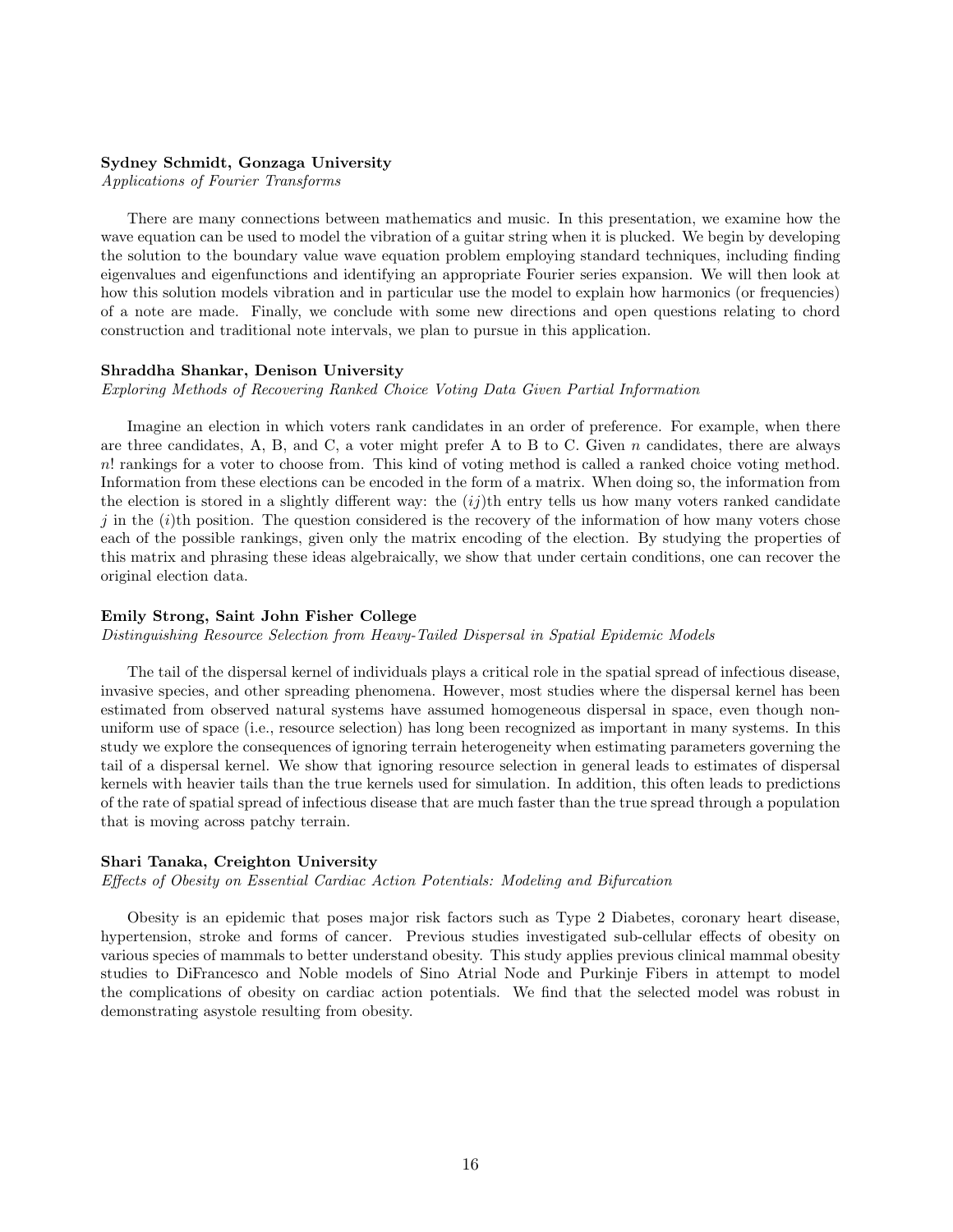## Katrina Teunis, Grand Valley State University

The Combinatorics of the Foldability of RNA

RNA, much like DNA, is made up of four building blocks called nucleotides: Adenine, Guanine, Cytosine, and Uracil. These nucleotides form a string that likes to fold in on itself and bond together - Adenine with Uracil and Guanine with Cytosine. The order and number of nucleotides present will determine how many ways the string of RNA can fold. Using these guidelines, we move into the theoretical and consider what happens when we have  $2n$  nucleotides, where n is a natural number. For strings containing only one type of nucleotide and its bonding pair we determined how to build a string that will fold  $n + 1$  different ways for all n that is not one less than a prime number. We also found transformations on words that can be used to produce other words with the same foldability as the original. This research was funded by the Modified Student Summer Scholars Program from the Office of Undergraduate Research at Grand Valley State University.

## Michaela Trobough, Washburn University

Developing Rankings for Tournaments with Many Competitor Cycles

We created a statistical environment of competition that had many cyclic situations where there was no clear "best" competitor within the cycle. This environment used partition-like generated arrangements of the values on variable sided randomizers. We studied the processes by which we could implement a ranking system in a tournament of these automated competitors with lots of cycles. We compared the resulting rankings and explored hybrid strategies. We developed a variety of ways to establish comparisons, and checked the predictions of the rankings with the results of simulations.

## Rebecca Twait, Concordia College see Julie Bittner

### Alexandra Veliche, Northeastern University

Shor's Algorithm and Its Impact on Modern-Day Cryptography

Factoring a given number may not seem like such a difficult task at first glance, but when the number is a few hundred digits long and is the product of two very large primes, the problem becomes infeasible. No classical algorithm for factoring in polynomial time is thought to exist, as this would solve the Millennium Prize problem of "P vs. NP". In the quantum world, however, this is another matter entirely: Peter Shor's quantum algorithm for factoring integers runs in polynomial time in terms of the size of the number being factored. Because several commonly used cryptosystems, such as RSA, rely on the difficulty of this problem, this result poses a threat to public-key cryptography as we know it. In this poster, I will be exploring the mathematics used in Shor's algorithm and analyzing its components from an algebraic perspective, with a particular focus on the roots of unity used. I will also address the impact this algorithm may have on modern-day cryptography.